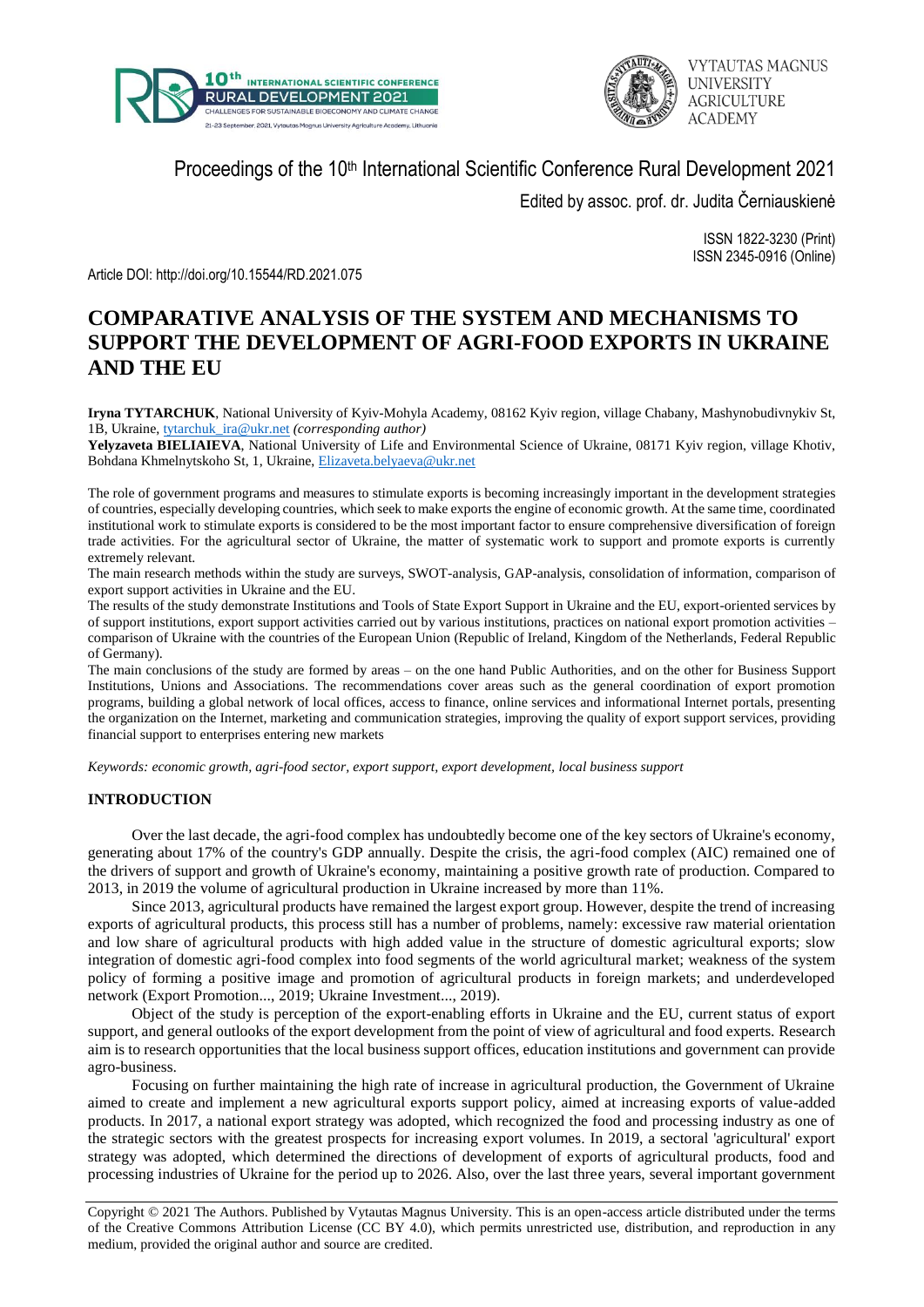authorities, the Export Promotion Office and the Export Credit Agency, have been established; their work is aimed at supporting and promoting the export of Ukrainian products in general.

At the same time, world experience shows that the creation of an effective and efficient system to support and promote exports solely through the state is impossible, as it requires the development of a wider external and internal institutional network, which will involve as many stakeholders to the export activity (Zhu, Fu, 2013).

In recent years, several studies have developed different indices to measure the sophistication of a country's exports and thereby examine the determinants and impact of export upgrading. It has been found that there is a robust positive effect of export sophistication on a country's economic growth, per capita income, and human capital.

It is important for a company that wants to market their products and services in other countries, to consider local culture and local language, thus to be able to find a strategic position successfully in the market. Companies face many challenges on the market, not only in terms of marketing products or services. They must have an effective planning program, and develop effective strategies for sourcing, transportation, marketing activity, with demands and results that differ from one country to another, subject to different regimes related to trade policies, legislation, infrastructure, culture, etc. Also, companies need to be socially and environmentally responsible, requiring to engage in these actions for the good of society, but also to build a successful business (Surugiua, Surugiu, 2015).

For example, the Government of the United Kingdom has approved an Export Strategy: supporting and connecting businesses to grow on the world stage, in order to form a trade policy and setting out a new framework for UK trade. Leaving the European Union means the feasibility pursue an independent trade policy, to maximise trade opportunities across the world and deliver benefits for business, workers and consumers around the whole of the UK The main obstacles that hinder enterprises from entering new markets will be taken into account: not believe they are suited to overseas sales, lack the confidence to pursue them; a lack of knowledge or capacity to pursue exporting opportunities; issues such as customs procedures, non-tariff barriers and local regulations; and access to trade and export finance (HM Government, 2018).

Therefore, to determine the next steps of Ukraine to build an appropriate institutional network, it is extremely important to assess the current state of development and interaction of the existing institutional units of the export support network in Ukraine, as well as study the experience of incentives and organization of such institutional networks.

### **RESEARCH METHODS**

To address the above in the prerequisites of the study issues, a survey was conducted of organizations that provide services to support and develop export activities. The questionnaire sought to study the overall perception of the current and expected situation with the export support. All questions were meant to explore and consolidate respondent' data on the organization's profile, core operations, strengths, weaknesses, needs, opportunities, as well as the expected and overall changes in the organization's operations.

Within the study were used SWOT analysis and GAP analysis tools for questionnaire development and further information analysis. These tools designed for use in the preliminary stages of decision-making processes and can be used as tools for evaluation of the strategic position of organization. GAP and SWOT analysis intended to specify the objectives of the business venture or project and identify the internal and external factors that are favorable and unfavorable to achieving.

SWOT-analysis allows you to create significant advantages, disadvantages, opportunities and threats, which helps to determine the competitive characteristics of the organization. Gap analysis identifies gaps between the optimized allocation and integration of the inputs (resources), and the current allocation-level.

#### **RESEARCH RESULTS**

The agricultural sector of the economy, showing signs of stabilization, has strong growth potential in domestic and foreign markets. The volumes of agricultural production in Ukraine are included in the forecasts of the dynamics of world prices for food resources. High integration of Ukraine's agri-food complex into the world economic space requires monitoring of foreign trade in agricultural and food products in order to timely identify threats to food security and prevent negative phenomena in this area, as well as state policy aimed at strengthening Ukraine's position in traditional foreign markets, developing promising markets, as well as increasing exports of products with higher value added.

SMEs notably find it difficult to overcome the fixed costs related to entering new markets or to entering new product segments. Evidence from the OECD-WTO AFT monitoring survey (OECD/WTO, 2019) indicates that technical assistance can play a powerful role in helping suppliers in developing countries to increase competitiveness and to connect to value chains. Indeed, the survey evidence suggests that where labour skills development efforts are delivered as an element of aid-for-trade support, private and public sector actors consider them to be effective in helping local suppliers to connect to or to move up within value chains (Jansen, Lanz, 2013).

Ukraine has an extensive legal framework for export promotion, institutional support, a set of non-financial tools of indirect action, but all of them are of general economic nature, do not take into account agricultural specifics and have limited tools to promote AIC products.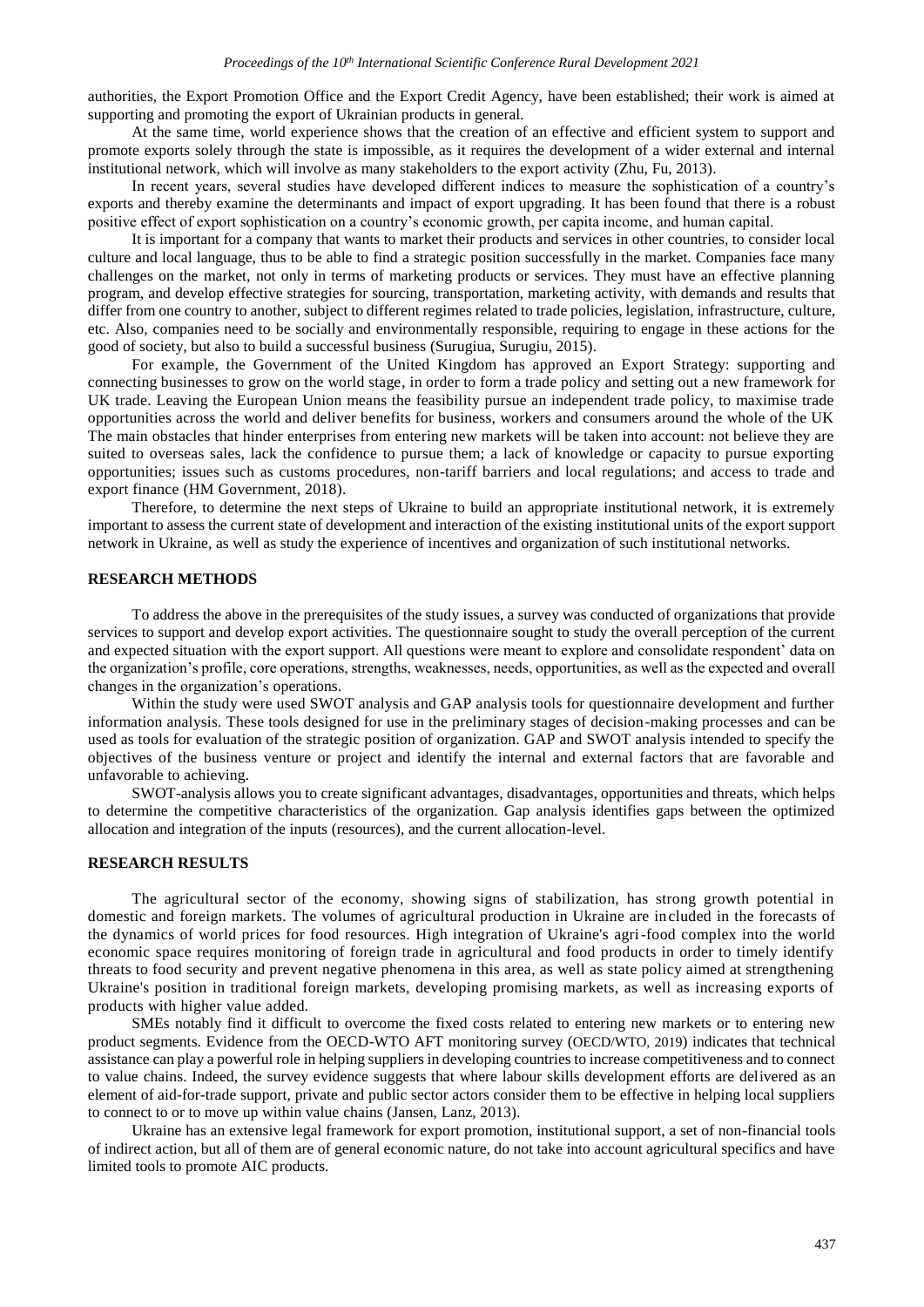| Table 1. Institutions and Tools of State Export Support |  |  |  |  |
|---------------------------------------------------------|--|--|--|--|
|---------------------------------------------------------|--|--|--|--|

| Areas                                                                         | General economic sphere                                                                                                                                                                                                                                                                                                                                                                                                                 | Agricultural sector                                                                                                                                                                                                                                                                                                                                                                                                                                                                                                                                                                     |
|-------------------------------------------------------------------------------|-----------------------------------------------------------------------------------------------------------------------------------------------------------------------------------------------------------------------------------------------------------------------------------------------------------------------------------------------------------------------------------------------------------------------------------------|-----------------------------------------------------------------------------------------------------------------------------------------------------------------------------------------------------------------------------------------------------------------------------------------------------------------------------------------------------------------------------------------------------------------------------------------------------------------------------------------------------------------------------------------------------------------------------------------|
| <b>Basic</b> legislation                                                      | Export Strategy of Ukraine ('Road map' of<br>strategic trade development) for 2017-2021<br>Is put into force, the results and a schedule can<br>be found on the MDETA website.                                                                                                                                                                                                                                                          | The Strategy for the development of exports of<br>agricultural products, food and processing industries<br>of Ukraine until 2026.<br>[Its] Execution is fragmentary and non-systematic,<br>any performance monitoring is missing.<br>Sectoral export strategy 2019-2023 for the food and<br>processing industry of Ukraine.<br>Has a narrow sphere of influence, only some<br>subsectors of the food industry.                                                                                                                                                                          |
| Support institutions                                                          | MDETA, MFA, Departments for economic<br>issues within the diplomatic missions of Ukraine<br>abroad                                                                                                                                                                                                                                                                                                                                      | <b>MDETA</b><br>The provision states that it participates in the<br>development and implementation of measures to<br>increase the export potential of agro-industrial<br>production.<br>State Service of Ukraine for Food Safety and<br><b>Consumer Protection</b><br>Through the Minister of the MDETA, activities are<br>directed and coordinated, providing the minimum<br>necessary conditions for the promotion of Ukrainian<br>agricultural exports in foreign markets in terms of<br>sanitary and phytosanitary measures.<br>There are no specialized agricultural institutions. |
| Specialized support<br>institutions                                           | International Trade Council under the Cabinet of<br>Ministers of Ukraine, Export Promotion Office<br>of Ukraine (it is planned to create a state agency<br>for business development, with 'exports' as a<br>separate component), Exporters and Investors<br>Council at the Ministry of Foreign Affairs of<br>Ukraine, Export Support Center (Ukraine-EU<br>Helpdesk) of the EU Delegation to Ukraine,<br><b>SMEs Development Office</b> | Specialized agricultural institutions are missing.                                                                                                                                                                                                                                                                                                                                                                                                                                                                                                                                      |
| Financial instruments                                                         | <b>Export Credit Agency</b><br>De facto it does not operate.                                                                                                                                                                                                                                                                                                                                                                            | <b>Export Credit Agency</b><br>De facto it does not operate. It has a limited impact<br>on the agri-food sector, only four product groups of<br>the Ukrainian Commodity Coding System are<br>supported: 16, 19, 20, and 21.                                                                                                                                                                                                                                                                                                                                                             |
| Non-financial<br>tools:<br>exhibitions,<br>analytics,<br>publishing, branding | Export Promotion Office (to be transformed into<br>the Agency for Entrepreneurship and Export<br>Development), Exporters and Investors Council<br>at the Ministry of Foreign Affairs of Ukraine,<br>Export Support Center of the Delegation of<br>Ukraine to the EU (Ukraine-EU Helpdesk)<br>Export brand of Ukraine, UkraineNow                                                                                                        | Specialized agricultural institutions are missing.<br>There is no specialized agricultural branding.<br>Indirectly, the development of product recognition is<br>carried out through a system of products with a<br>geographical indication.                                                                                                                                                                                                                                                                                                                                            |

Source: Agritrade Ukraine... (2021)

The responsibility for the development of export promotion is scattered not only among state institutions, but also structurally divided even within the MDETA. That is, there are risks of some inconsistency and incoordination. Despite the developed legal framework, in reality the subject of state export promotion, especially agricultural one, does not have a strong position in Ukraine.

According to the study Analytical Report of Institutional Export Support in Ukraine the most common types of activities of the organizations operating in the agricultural sector and focusing on the promotion and development of agricultural exports include the following (figure 1).

As part of their activities, these organizations face the problem of their own positioning and representation in the market, limited and insufficient advertising and marketing budgets, and therefore have corresponding consequences in creating and maintaining a reputation. Also, business representatives are wary of all services provided by such organizations, due to lack of confidence in their quality and clear definition of directions (including export). At the same time, challenges for organizations that develop and support SMEs and provide export consultancy services are lack of practical experience of employees, low level of business English, imperfect knowledge of export-import legislation, limited access to market information, lack of analytical and methodological materials for providing quality consultations, and a limited number of partners for cooperation (including foreign ones).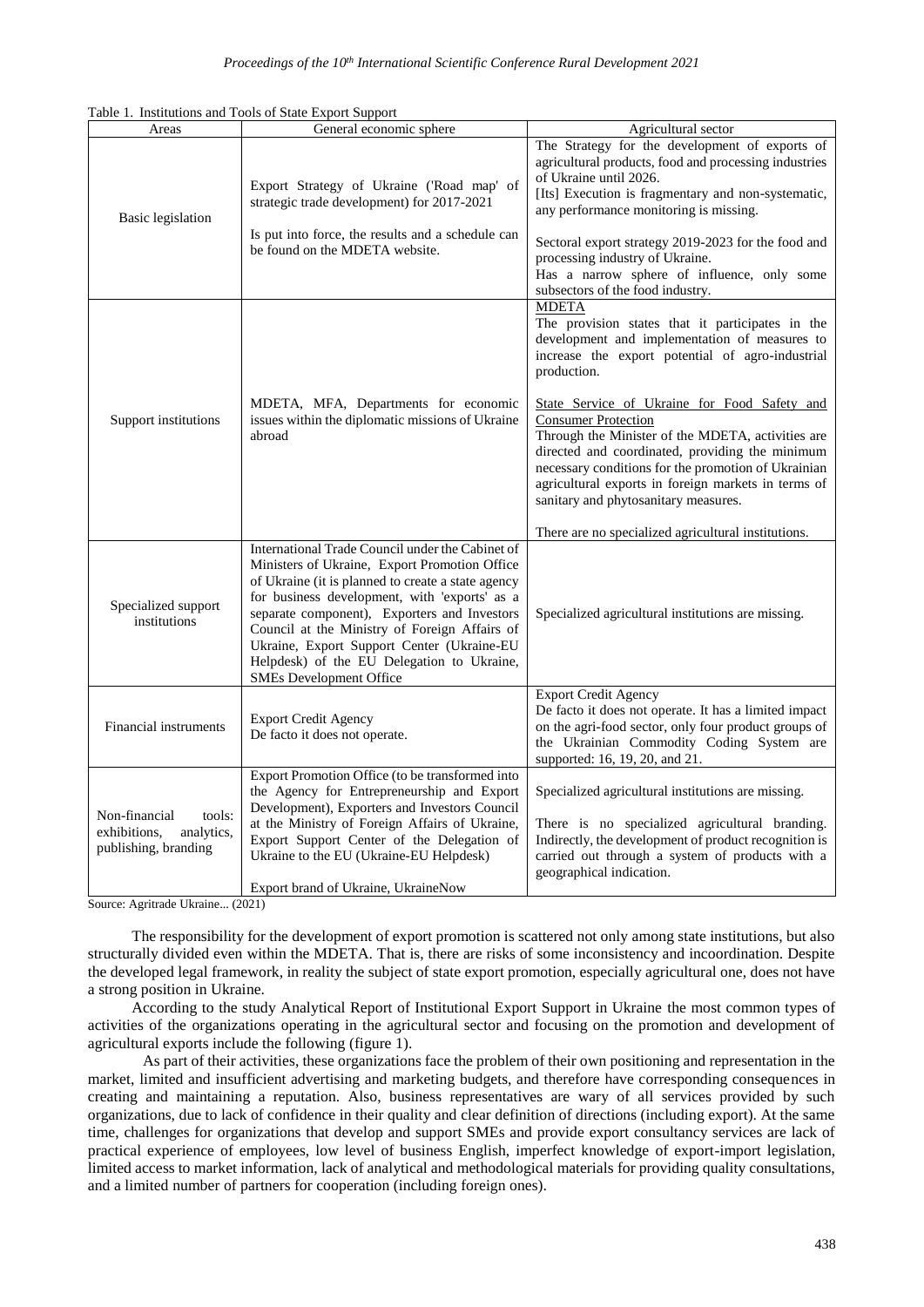#### *Proceedings of the 10th International Scientific Conference Rural Development 2021*



Source: Agritrade Ukraine... (2020)

Figure 1. Export-oriented services by of support institutions, % of surveyed enterprises

In Ukraine, institutional support for business is provided by the following organizations (table 2): the Chamber of Commerce and Industry of Ukraine, regional Chambers of commerce and industry, business associations, industry associations, relevant public organizations, consultancy agencies, advisory services, and associations.

|  |  |  |  |  |  |  |  | Table 2. Export support activities carried out by various institutions |
|--|--|--|--|--|--|--|--|------------------------------------------------------------------------|
|--|--|--|--|--|--|--|--|------------------------------------------------------------------------|

| Table 2. Export support activities carried out by various institutions | Information provision online<br>and publications | Training        | Consultancy     | <b>B2B Platforms including</b><br>partner search | Trade fair participation | Trade mission organisation | <b>B2G</b> lobbying | National image / brand<br>promotion | Certification | Other  |
|------------------------------------------------------------------------|--------------------------------------------------|-----------------|-----------------|--------------------------------------------------|--------------------------|----------------------------|---------------------|-------------------------------------|---------------|--------|
| Entrepreneurship and Export Promotion Office                           |                                                  | $\ddot{}$       | $^{+}$          | $\qquad \qquad +$                                |                          | $^{+}$                     | $+$                 | $\! + \!\!\!\!$                     |               |        |
| Ukrainian Chamber of Commerce and Industry                             | $\, +$                                           | $^{+}$          | $^{+}$          | $^{+}$                                           | $+$                      | $^{+}$                     | $+$                 |                                     | $^{+}$        |        |
| Chambers of Commerce and Industry (x 28)                               | $+$                                              | $^{+}$          | $^{+}$          | $^{+}$                                           | $+$                      | $^{+}$                     |                     |                                     | $+$           |        |
| <b>European Business Association</b>                                   | $\ddot{}$                                        |                 |                 | $^{+}$                                           |                          |                            | $^{+}$              | $^{+}$                              |               |        |
| Ukrainian Agribusiness Club                                            | $\, +$                                           |                 |                 |                                                  |                          |                            | $\pm$               | $\! + \!\!\!\!$                     |               |        |
| <b>State-Owned Enterprise</b>                                          |                                                  |                 |                 |                                                  |                          |                            |                     |                                     |               |        |
| "DerzhZovnishInform"                                                   | $^+$                                             |                 | $\! + \!\!\!\!$ |                                                  | $^{+}$                   |                            |                     |                                     |               |        |
| Ukrainian Agrarian Council                                             | $\ddot{}$                                        | $+$             | $^{+}$          |                                                  |                          |                            | $+$                 |                                     |               |        |
| Ukrainian Food Export Board                                            | $^{+}$                                           |                 |                 | $^{+}$                                           | $\! + \!\!\!\!$          |                            |                     | $^{+}$                              |               |        |
| Ukrainian Agrarian Confederation                                       |                                                  | $+$             |                 |                                                  |                          |                            | $+$                 |                                     |               |        |
| Vertical (product or sectoral) Associations                            | $^{+}$                                           | $\ddot{}$       | $^{+}$          | $^{+}$                                           | $+$                      | $^{+}$                     | $+$                 |                                     | $+$           | $+$    |
| She exports                                                            | $+$                                              | $^{+}$          |                 | $^{+}$                                           | $+$                      |                            | $+$                 |                                     |               |        |
| Fit for Partnership with Germany                                       |                                                  | $^{+}$          | $^{+}$          | $^{+}$                                           |                          |                            |                     |                                     |               |        |
| Promotion of a Supportive Framework for                                |                                                  |                 |                 |                                                  |                          |                            |                     |                                     |               |        |
| Trade in Ukraine                                                       | $\! + \!\!\!\!$                                  | $\! + \!\!\!\!$ |                 |                                                  |                          |                            |                     |                                     |               | $^{+}$ |
| Eu4business in Ukraine                                                 | $^{+}$                                           |                 | $^{+}$          |                                                  |                          |                            |                     |                                     |               |        |
| Agritrade Ukraine                                                      | $+$                                              | $+$             |                 |                                                  | $+$                      | $^{+}$                     | $+$                 |                                     |               |        |
| Supporting the implementation of agricultural                          |                                                  |                 |                 |                                                  |                          |                            |                     |                                     |               |        |
| and food policies in Ukraine                                           | $^{+}$                                           | $\! + \!\!\!\!$ |                 |                                                  |                          |                            |                     |                                     |               | $^{+}$ |
| Geographical Indications in Ukraine                                    |                                                  |                 | $^{+}$          |                                                  |                          |                            | $+$                 | $\! + \!\!\!\!$                     |               |        |
| UkrAgroConsult                                                         | $+$                                              |                 | $^{+}$          |                                                  |                          |                            |                     |                                     |               |        |
| Association of exporters and importers                                 |                                                  |                 | $^{+}$          | $^{+}$                                           | $\! + \!\!\!\!$          |                            | $^{+}$              |                                     | $^{+}$        |        |

Source: Agritrade Ukraine... (2021)

Associations, organizations and consulting centers that provide their services or consultations in response to requests from businesses also play an important role in supporting Ukrainian enterprises. Business associations are nonprofit voluntary associations of business entities that meet both the individual and general group needs of their members. The business association also acts as an element of infrastructure that promotes business development: it protects the rights and lobbies the interests of its members. The challenge for such organizations is their weak financial capacity and diversification of funding sources (membership fees and business orders).

As the experience of other countries shows, the philosophy of developing the idea of export support is inextricably linked with the general vision of the development of the agricultural sector, its place in the economy and society. In all three countries included in the study, there is one thing in common - namely, the presence of line Ministries that form a strategic vision of the sector and act, on the one hand, as an 'entry point' of the interests of a wide range of participants, and on the other hand, as a coordinator and customer of certain mechanisms of regulating these interests (table 3).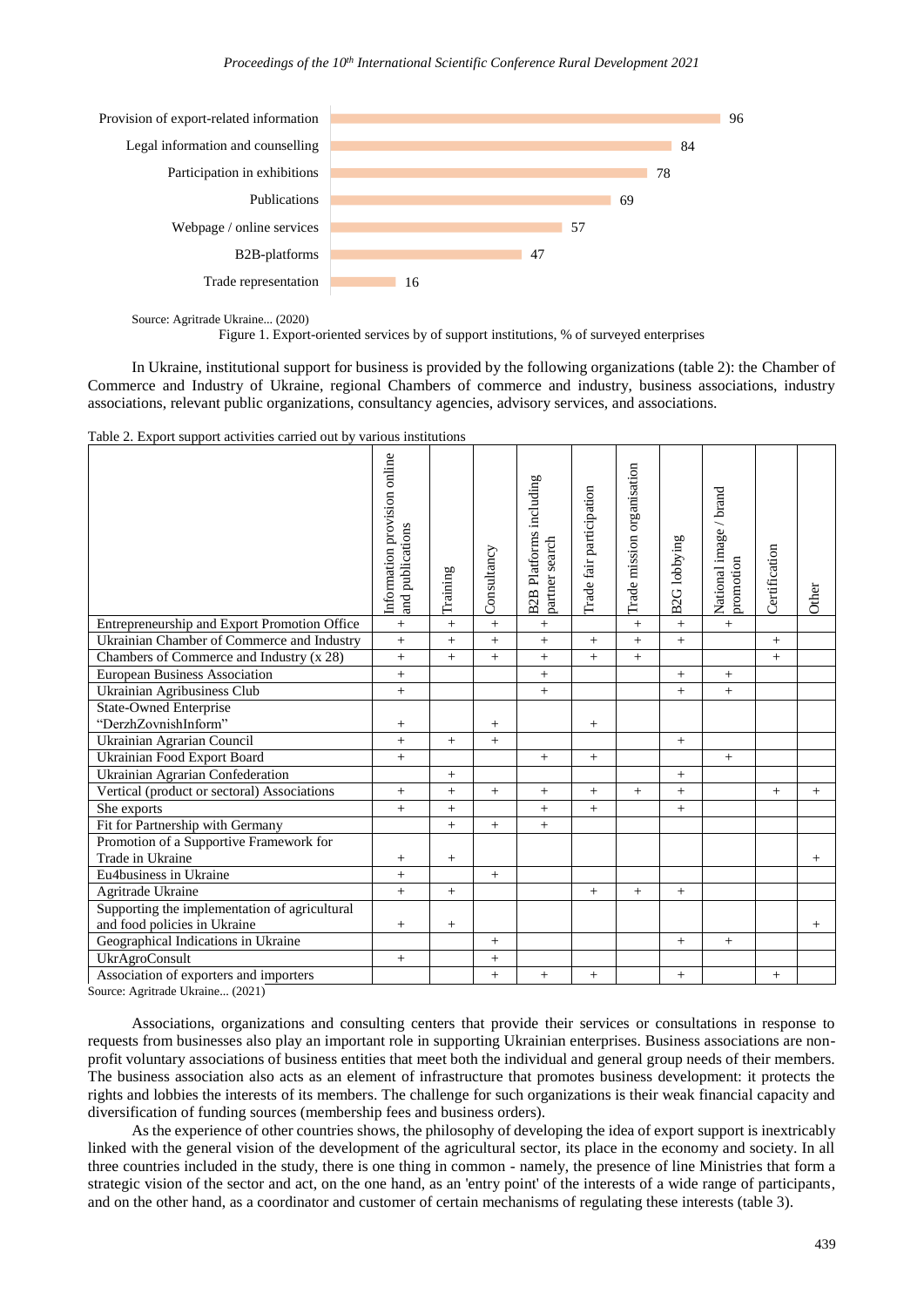## *Proceedings of the 10th International Scientific Conference Rural Development 2021*

|  |  | Table 3. Practices on national export promotion activities |  |
|--|--|------------------------------------------------------------|--|
|  |  |                                                            |  |

| Activities                                                                             | Republic of Ireland                                                                                                | Kingdom of the<br>Netherlands                                                                                                                       | Federal Republic of<br>Germany                                                                                                                                                                     | Ukraine                                                                                                                                                                                                                                                                                                                                                                                                                                               |  |  |  |  |
|----------------------------------------------------------------------------------------|--------------------------------------------------------------------------------------------------------------------|-----------------------------------------------------------------------------------------------------------------------------------------------------|----------------------------------------------------------------------------------------------------------------------------------------------------------------------------------------------------|-------------------------------------------------------------------------------------------------------------------------------------------------------------------------------------------------------------------------------------------------------------------------------------------------------------------------------------------------------------------------------------------------------------------------------------------------------|--|--|--|--|
| Strategic level                                                                        |                                                                                                                    |                                                                                                                                                     |                                                                                                                                                                                                    |                                                                                                                                                                                                                                                                                                                                                                                                                                                       |  |  |  |  |
| Strategic<br>documents for<br>agro export<br>promotion                                 | Yes                                                                                                                | N <sub>o</sub>                                                                                                                                      | N <sub>0</sub>                                                                                                                                                                                     | Yes                                                                                                                                                                                                                                                                                                                                                                                                                                                   |  |  |  |  |
| Authority that<br>carries out the<br>general<br>coordination for<br>agro export policy | Yes                                                                                                                | N <sub>o</sub>                                                                                                                                      | No/yes                                                                                                                                                                                             | No/yes                                                                                                                                                                                                                                                                                                                                                                                                                                                |  |  |  |  |
| Key actors                                                                             | "Bord Bia" (Irish<br>Food Board).<br>"Enterprise Ireland",<br>"Competitive<br>Feasibility Fund -<br>Agri Business" | "Netherlands Enterprise<br>Agency", "Atradius Dutch<br>State Business", "Dutch<br>Trade and Investment<br>Fund" (DTIF), "Dutch<br>Good Growth Fund" | BMWi, BMEL, Federal<br>Department of<br>Agriculture and Food<br>(BLE), Germany Trade<br>and Invest (GTAI),<br>German Chambers of<br>commerce abroad<br>(AHK), "Euler Hermes<br>Aktiengesellschaft" | MDETA, Ministry of<br>Foreign Affairs of<br>Ukraine (MFA),<br><b>International Trade</b><br>Council under the<br>Cabinet of Ministers of<br>Ukraine (IT Council),<br><b>Export Promotion Office</b><br>of Ukraine (EPO) — the<br>agency will be<br>coordinated by the<br>Deputy Prime Minister,<br>the Minister of Digital<br>Transformation.<br><b>Exporters and Investors</b><br>Council under the MFA<br>of Ukraine (EIC), Export<br>Credit Agency |  |  |  |  |
| Agro export<br>abroad support /<br>agrarian attaché                                    | Yes                                                                                                                | Yes                                                                                                                                                 | Yes                                                                                                                                                                                                | N <sub>0</sub>                                                                                                                                                                                                                                                                                                                                                                                                                                        |  |  |  |  |
| Support instruments for export promotion                                               |                                                                                                                    |                                                                                                                                                     |                                                                                                                                                                                                    |                                                                                                                                                                                                                                                                                                                                                                                                                                                       |  |  |  |  |
| Advice                                                                                 | Free as well as paid<br>consultancy services,<br>trade mission support                                             | Free as well as paid<br>consultancy services,<br>special offers tools (SIB)<br>for doing business abroad<br>for Dutch SMEs                          | Free as well as paid<br>consultancy services,<br>image promotion<br>activities in foreign<br>markets, market trips,<br>etc.                                                                        | There are no paid<br>consultancy services. As<br>part of the work of the<br>EPO, exporters are<br>provided some<br>consulting and<br>information assistance                                                                                                                                                                                                                                                                                           |  |  |  |  |
| Information portal                                                                     | Yes                                                                                                                | Yes                                                                                                                                                 | Yes                                                                                                                                                                                                | $\overline{N_0}$                                                                                                                                                                                                                                                                                                                                                                                                                                      |  |  |  |  |
| Funding                                                                                | Grant and financial<br>support                                                                                     | Export credit insurance<br>In addition: guarantees,<br>loans, export financing,<br>form of export subsidies.                                        | Export credit guarantees<br>(Hermes insurance)                                                                                                                                                     | <b>Export Credit Agency</b><br>(ECA)                                                                                                                                                                                                                                                                                                                                                                                                                  |  |  |  |  |
| Coaching with<br>state support                                                         | Yes                                                                                                                | Yes                                                                                                                                                 | Yes                                                                                                                                                                                                | No                                                                                                                                                                                                                                                                                                                                                                                                                                                    |  |  |  |  |
| Programs and<br>other                                                                  | <b>Quality Assurance</b><br>Schemes<br>Origin Green                                                                | SIB Market entry voucher<br>SIB Mission voucher<br>SIB Knowledge voucher<br>SIB Coaching voucher<br>SIB Individual trade fair<br>participation      | Associations are also a<br>direct 'participant' in<br>government programs<br>and measures to support<br>exports and other.                                                                         | Ukraine-EU Export-<br><b>Import Helpdesk</b>                                                                                                                                                                                                                                                                                                                                                                                                          |  |  |  |  |

Source: Agritrade Ukraine... (2021)

Summarizing, "Irish agrarian success" in promoting exports is based on five components, namely: thoughtful actions, clear formulation of interests, awareness of their own potential and opportunities, prioritization of goods and markets, and all this is enshrined in legislation; availability of a specialized agricultural export agency Bord Bia and the organization for direct support of the enterprise - Enterprise Ireland; strong work on branding of the food group of goods; close coordination between state institutions, and presence of a wide network of foreign offices of the above organizations.

It should be noted that in the Netherlands there are no specialized programs and institutions within the country aimed at promoting agrarian exports. The support mechanisms operate within a sector-wide export vector and are managed by the Netherlands Enterprise Agency. Instead, there is a wide range of programs aimed at medium and small entrepreneurs. Also, all without exception, support programs are characterized by reasonable pragmatism. So, the tools for SME consulting and marketing assume that the entrepreneur himself agrees to bear a certain part of the costs.